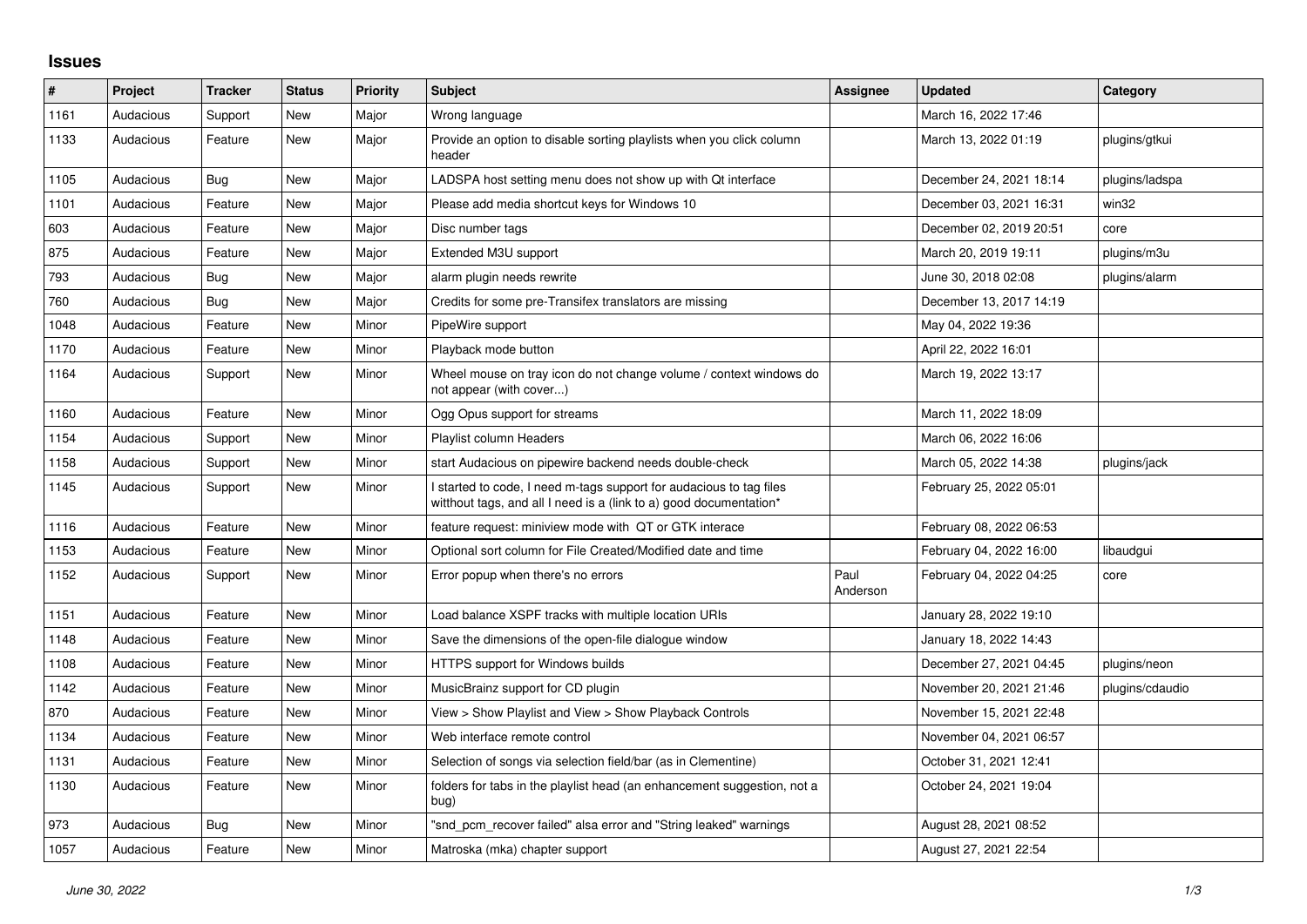| $\sharp$ | Project   | <b>Tracker</b> | <b>Status</b> | <b>Priority</b> | Subject                                                                                  | <b>Assignee</b> | <b>Updated</b>          | Category                 |
|----------|-----------|----------------|---------------|-----------------|------------------------------------------------------------------------------------------|-----------------|-------------------------|--------------------------|
| 1118     | Audacious | Feature        | New           | Minor           | Clicking on the "File path" column of the playlist does not sort as<br>expected.         |                 | August 27, 2021 22:38   | libaudcore               |
| 1121     | Audacious | Feature        | New           | Minor           | Allow for easy searching through music for data with diacritics                          |                 | August 05, 2021 08:06   |                          |
| 1119     | Audacious | Feature        | New           | Minor           | ADD ability to silence internet radio timeout Error dialog popup                         |                 | July 31, 2021 18:36     |                          |
| 1106     | Audacious | Bug            | New           | Minor           | Could not communicate with last.fm: Error in the HTTP2 framing layer.                    |                 | June 15, 2021 21:30     | plugins/scrobbler2       |
| 873      | Audacious | Feature        | New           | Minor           | Optionally make "previous track" restart current track                                   |                 | June 08, 2021 22:55     |                          |
| 1093     | Audacious | Feature        | New           | Minor           | Make the Song Dialog (Qt) window wider by default                                        |                 | May 17, 2021 15:36      |                          |
| 1097     | Audacious | Feature        | New           | Minor           | Replace the volume button with a horizontal scale                                        |                 | May 17, 2021 00:21      |                          |
| 1098     | Audacious | Feature        | New           | Minor           | Hide empty Services playlist sub-menu                                                    |                 | May 10, 2021 09:25      | libaudgui                |
| 1096     | Audacious | Feature        | New           | Minor           | Calculate and show selection stats in the status bar                                     |                 | May 10, 2021 03:06      |                          |
| 1099     | Audacious | Feature        | New           | Minor           | Per-track ReplayGain shouldn't be enabled by default                                     |                 | May 09, 2021 13:41      |                          |
| 1095     | Audacious | Feature        | New           | Minor           | Ctrl $+$ Z / R to undo / redo changes to playlist                                        |                 | May 07, 2021 18:42      |                          |
| 1092     | Audacious | Feature        | New           | Minor           | Reread metadata on play option                                                           |                 | April 30, 2021 03:35    |                          |
| 1091     | Audacious | Feature        | New           | Minor           | Built-in lyrics support                                                                  |                 | April 28, 2021 18:24    |                          |
| 196      | Audacious | <b>Bug</b>     | New           | Minor           | Wrong channel map when doing surround playback                                           |                 | April 13, 2021 03:48    |                          |
| 1088     | Audacious | Feature        | New           | Minor           | plugin: status icon: ADD option to select tray mouse Middle Click action                 |                 | April 11, 2021 12:05    | plugins/statusicon       |
| 883      | Audacious | Feature        | New           | Minor           | Consider adding USF plugin                                                               |                 | April 07, 2021 01:00    |                          |
| 882      | Audacious | Feature        | New           | Minor           | Consider adding vgmstream plugin                                                         |                 | April 07, 2021 00:47    |                          |
| 1071     | Audacious | Feature        | New           | Minor           | Linkage could be improved for packagers.                                                 |                 | March 31, 2021 00:32    |                          |
| 1082     | Audacious | Feature        | New           | Minor           | File writer option to pad track numbers with leading zeros                               |                 | March 31, 2021 00:15    | plugins/filewriter       |
| 1076     | Audacious | Feature        | New           | Minor           | Adjustable background and fonts colors and fonts size in<br>playlist---zoomable playlist | Tom Hammer      | March 09, 2021 00:38    | plugins/playlist-manager |
| 1072     | Audacious | Feature        | New           | Minor           | QT AOSD plugin                                                                           |                 | February 17, 2021 21:18 | plugins/aosd             |
| 51       | Audacious | Feature        | New           | Minor           | Option to inhibit suspend                                                                |                 | February 13, 2021 09:23 |                          |
| 1067     | Audacious | Feature        | New           | Minor           | Equalizer adjustments are coarse.                                                        |                 | February 11, 2021 10:09 |                          |
| 1066     | Audacious | Feature        | New           | Minor           | Allow Equalizer window to be resized.                                                    |                 | February 11, 2021 10:05 |                          |
| 1058     | Audacious | Feature        | New           | Minor           | Allow changing the language/locale in settings                                           |                 | January 30, 2021 18:11  |                          |
| 956      | Audacious | Feature        | New           | Minor           | Stream to chromecast                                                                     |                 | January 11, 2021 01:19  |                          |
| 786      | Audacious | Feature        | New           | Minor           | Port global hotkeys plugin to Windows                                                    |                 | January 04, 2021 21:52  | plugins/hotkey           |
| 1047     | Audacious | Feature        | New           | Minor           | Stop playing after any chosen track                                                      |                 | December 29, 2020 01:23 |                          |
| 1046     | Audacious | Feature        | New           | Minor           | Add all id3v2 frames in the settings of Playlist available columns                       |                 | December 28, 2020 21:14 | plugins/gtkui            |
| 1017     | Audacious | Feature        | New           | Minor           | QT Global Hotkeys rework proposal and cross-platform support                             | Domen Mori      | December 07, 2020 04:22 | plugins/hotkey           |
| 1014     | Audacious | <b>Bug</b>     | New           | Minor           | Some .VGM/.VGZ files fail to play                                                        |                 | August 17, 2020 15:29   | plugins/console          |
| 1013     | Audacious | Feature        | New           | Minor           | Request re Album Art using music file metatag                                            |                 | August 03, 2020 22:48   |                          |